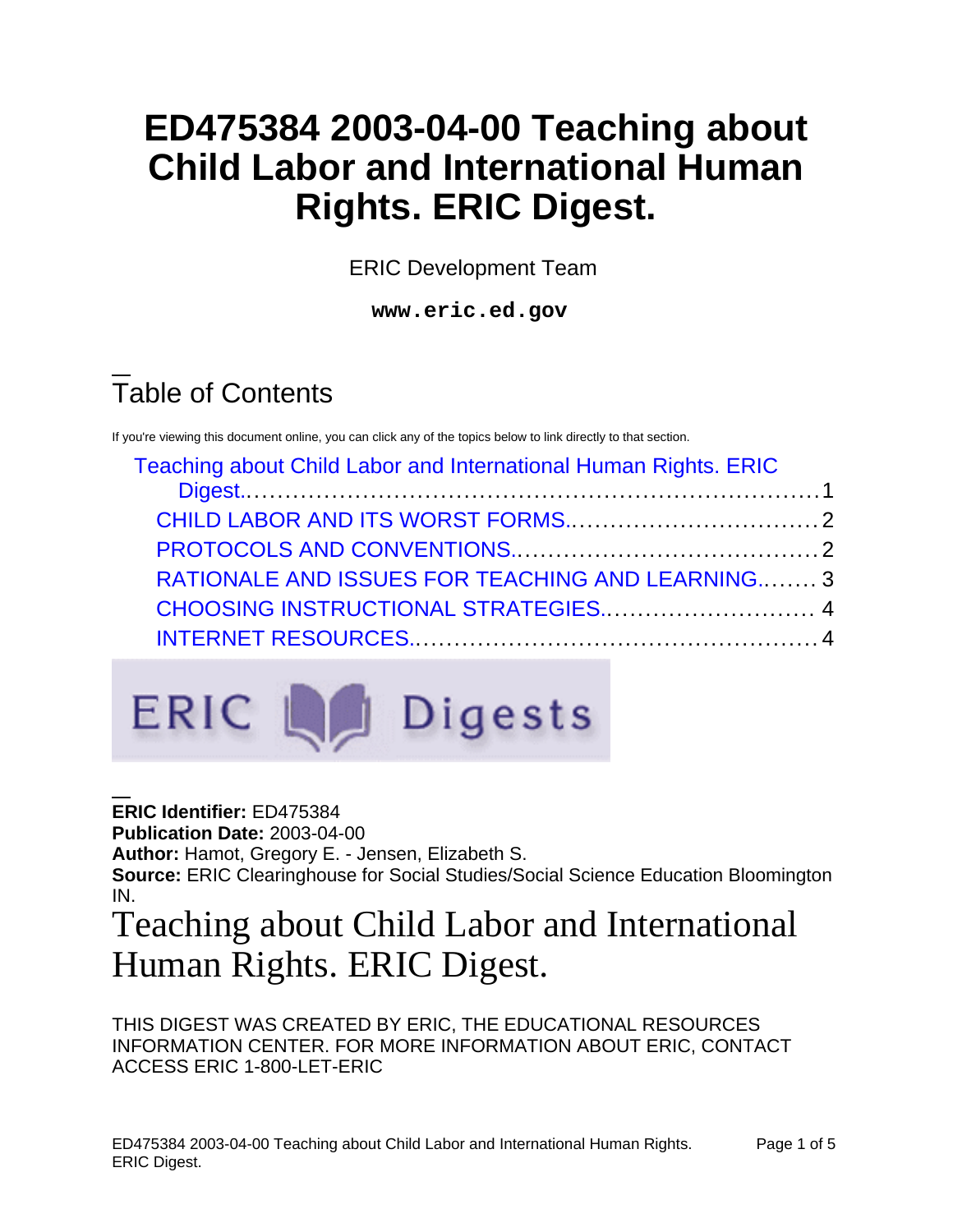Children constitute part of the labor force in virtually every country. An estimated 246 million people between the ages of 5 and 17 work in the agricultural, industrial, and craft sectors worldwide. Approximately 180 million of these children work under the worst forms of child labor as defined by the International Labor Organization (2002). In spite of conventions and protocols designed to eradicate the worst forms of child labor, international human rights violations concerning children in the workplace persist. This Digest defines child labor and its worst forms within the context of international human rights, describes several key protocols and conventions aimed at eliminating these worst forms, proposes a rationale for teaching about certain issues in child labor, and offers parameters for choosing instructional strategies that teach about the worst forms of child labor.

### <span id="page-1-0"></span>CHILD LABOR AND ITS WORST FORMS.

Not all economic activity performed by children is necessarily a "worst form" of child labor. The International Labor Organization (ILO) distinguishes between acceptable forms of work by children and child labor that should be eradicated. The ILO defines child labor as "all children under 15 years of age who are economically active excluding (i) those who are under five years old and (ii) those between 12 14 years old who spend less than 14 hours a week on their jobs, unless their activities or occupations are hazardous by nature or circumstance" (ILO 2002, 32).

Of course, any form of labor that endangers a child, denies a child's right to an education, or exposes a child to illicit activities is unacceptable. The unacceptable, worst forms of child labor include work such as bonded labor, prostitution and pornography, illicit activities, armed combat, and physically and mentally hazardous labor. These worst forms manifest themselves in violations of a nation's minimum age laws; threats to a child's physical, mental, or emotional well being; intolerable abuses such as child slavery, forced labor, or hazardous working conditions; illicit activities such as drug and contraband trafficking or debt bondage; and work that prevents a child from going to school.

#### <span id="page-1-1"></span>PROTOCOLS AND CONVENTIONS.

In 1973, the ILO adopted Convention 138, commonly known as the Minimum Age Convention, which sought to regulate the minimum acceptable age for different categories of work ranging from light work to work that is hazardous to a child's growth and development. In most cases, 15 is the minimum acceptable age, but in some underdeveloped countries age 14 is allowable (ILO 1973).

For years after Convention 138 was adopted, scholars and activists debated its effectiveness to progressively eliminate child labor and began working toward a more effective solution. Eventually, the ILO adopted a new convention. ILO Convention 182 on the Worst Forms of Child Labor, unanimously adopted by ILO member countries in June 1999, was aimed at the immediate elimination of intolerable forms of child labor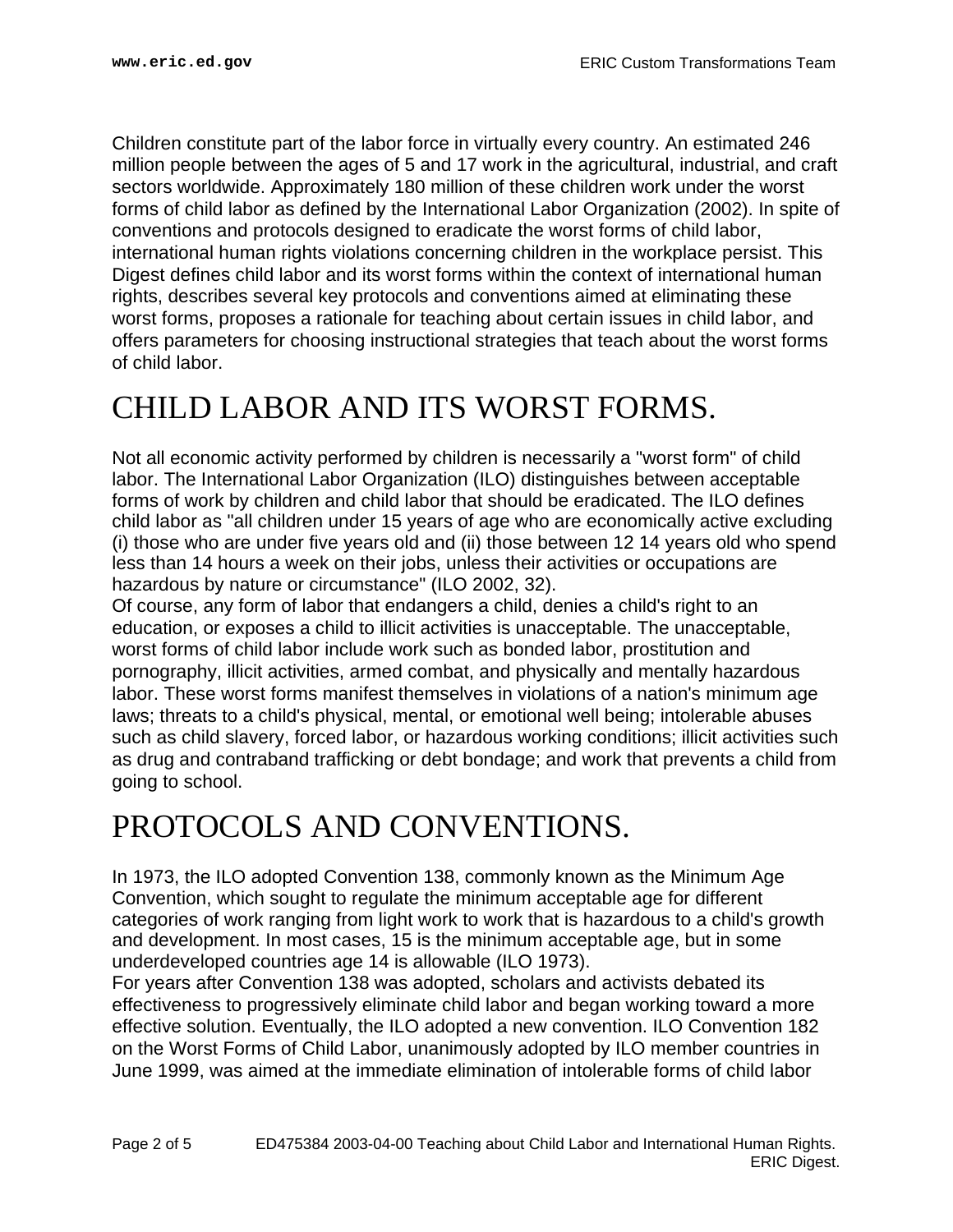(ILO 1999). Convention 182 has focused the attention of the ILO, various national governments, and civil society organizations' resources on working toward eliminating child labor.

The United Nations also adopted the Convention on the Rights of the Child (CRC) in 1989. The CRC is the most widely ratified convention in the history of the United Nations. Two specific protocols related to the CRC that deal with the worst forms of child labor were also adopted one dealing with prostitution and pornography and the other addressing the issue of children in armed combat situations (United Nations 1989).

These conventions and protocols are only a handful of the international human rights instruments that are relevant to child labor. In addition, Articles 23 and 26 of the United Nations Universal Declaration of Human Rights seek to guarantee "just and favorable conditions of work" and the "right to education," both of which are violated constantly and globally through the exercise of the worst forms of child labor (United Nations 1948).

#### <span id="page-2-0"></span>RATIONALE AND ISSUES FOR TEACHING AND LEARNING.

Despite the widespread adoption of these international conventions, declarations, and protocols, child labor continues in our global society. Given the nexus between international human rights and the worst forms of child labor, students need to know and understand the international laws and conventions that protect them and other students around the world from unfair, harmful, and cruel child labor practices. As citizens of the twenty first century, students should be prepared to recognize and evaluate the conditions and situations under which approximately 180 million of their peers work and live each day. The ultimate goal of such learning experiences is for students to become motivated to act on behalf of all the children of the world in abolishing the violations of human rights found in the damaging and harmful practices associated with child labor. Failure to abolish child labor in general, in particular its "worst forms," has led to the suggestion that the issue of child labor is not simply an issue of worker rights or child rights, but an issue of basic human rights which apply to all human beings. Thus, any curriculum that addresses human rights as a national or international imperative would include child labor as a pertinent topic. Levels of income, forms of democratic constitutionalism, and cultural regard for education are all determinants in the plight of children in the workforce. Data show that in places where working parents are able to improve working conditions and establish acceptable labor standards (such as adequate salaries), children are much less likely to have to work and, therefore, are much less likely to become victims of harmful labor practices that deny them the essentials of education that underpin a democratic society (Swinnerton and Willcutts 2000, 17).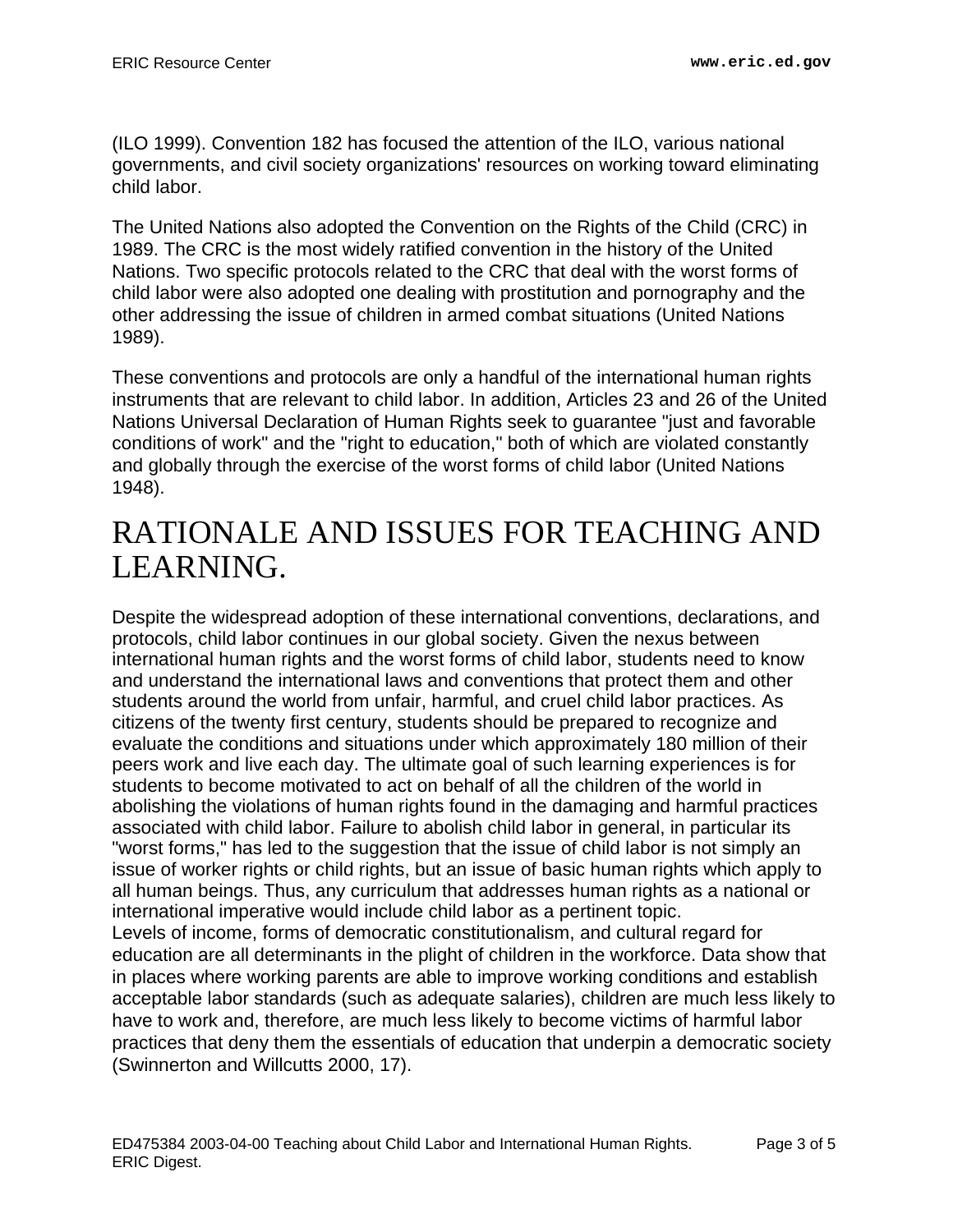#### <span id="page-3-0"></span>CHOOSING INSTRUCTIONAL STRATEGIES.

Felisa Tibbitts developed three models for teaching about human rights that emerged from her research in several countries (2002). By their nature, these models also apply to teaching about child labor as an aspect of human rights. Each of the models-the values and awareness model, the accountability model, and the transformational modelis tailored to a different teaching style and approach. Regarding the knowledge component of a curriculum that teaches about child labor, The University of Iowa Center for Human Rights (UICHR), through a contract with the United States Department of Labor, is compiling the largest database on child labor laws and statistics in the world. As part of this contract, the UICHR began developing pre-collegiate curricular models that emphasize the following knowledge and skills objectives for learning about child labor that should be included in any course or set of instructional materials that deal with this human rights topic on an international scale. They recommend that students studying child labor, especially its worst forms, should be able to:

(1) recognize and understand international laws, protocols and conventions enacted to abolish or ameliorate harmful child labor practices around the world, as set forth particularly in ILO Conventions 138 and 182, the United Nations Convention on the Rights of the Child, and the United Nations Universal Declaration of Human Rights;

(2) understand reasons for the failure of many of these laws and conventions;

(3) become knowledgeable about all forms and practices of child labor, particularly those identified as the "worst forms"; understand the context and/or culture in which child labor is often used or practiced; and

(4) develop ideas and commit to action and activities that will significantly aid in the eradication of child labor everywhere.

Essentially, Tibbitts and the UICHR offer criteria for developing and making decisions about instructional materials that offer students and teachers a well-considered approach to learning about child labor, a topic in international human rights that is as delicate as it is important for the advancement of the rights of children everywhere.

#### <span id="page-3-1"></span>INTERNET RESOURCES.

The following Web sites contain resources and information on teaching human rights and child labor:

Children's Rights Information Network. This site includes resources, events, news, and links related to child labor as well as information on themes within child labor: <www.crin.org>.

The International Labor Organization. The text of both the ILO Convention 138 and Convention 182 and ratification information as well as statistics and definitions of child